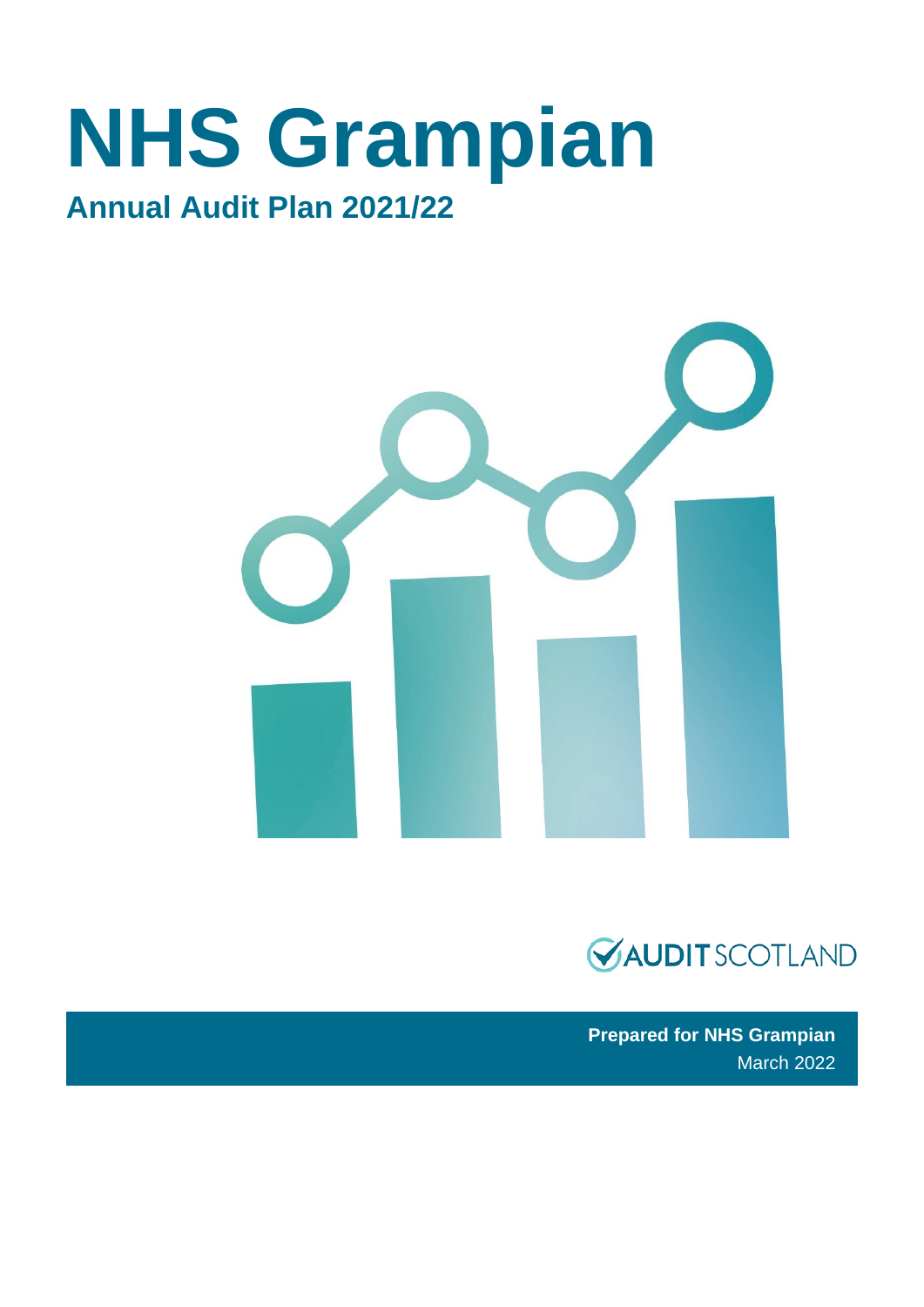# **Contents**

| Introduction                                     |    |
|--------------------------------------------------|----|
| Financial statements audit planning              | b  |
| <b>Audit dimensions and Best Value</b>           | 10 |
| Reporting arrangements, timetable, and audit fee | 13 |
| <b>Other matters</b>                             | 15 |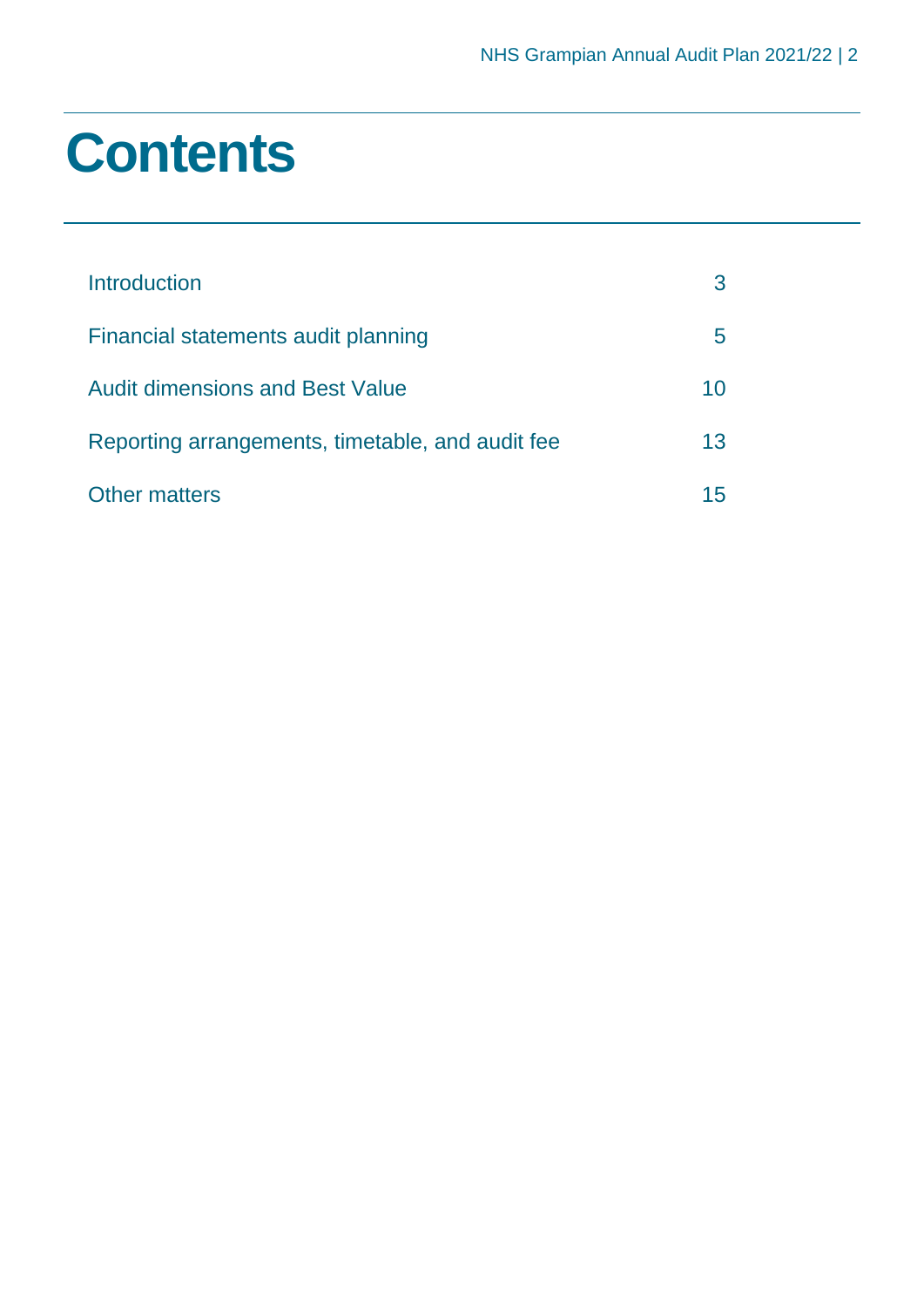# <span id="page-2-0"></span>**Introduction**

# **Summary of planned audit work**

**1.** This document summarises the work plan for our 2021/22 external audit of NHS Grampian. The main elements of our work include:

- evaluation of the key controls within the main accounting systems
- an audit of the board's annual report and accounts and provision of an independent auditor's report
- an audit opinion on regularity and other statutory information published within the annual report and accounts including the Performance Report, the Governance Statement and the Remuneration and Staff Report
- consideration of arrangements in relation to the audit dimensions: financial management, financial sustainability, governance and transparency and value for money that frame the wider scope of public sector audit
- consideration of Best Value arrangements
- review of the board's participation in the National Fraud Initiative.

# **Impact of Covid-19**

**2.** The coronavirus (Covid-19) pandemic has had a significant impact on public services and public finances, and the effects will be felt well into the future.

**3.** The Auditor General for Scotland, the Accounts Commission and Audit Scotland continue to assess the risks to public services and finances from Covid-19 across the full range of our audit work, including annual audits and the programme of performance audits. The well-being of audit teams and the delivery of high-quality audits remain paramount. Changes in our approach may be necessary and where this impacts on annual audits, revisions to this Annual Audit Plan may be required.

# **Adding value**

**4.** We aim to add value to NHS Grampian through our external audit work by being constructive and forward looking, by identifying areas for improvement and by recommending and encouraging good practice. In so doing, we help the board promote improved standards of governance, better management and decision making and more effective use of resources. Additionally, we attend meetings of the audit committee and actively participate in discussions.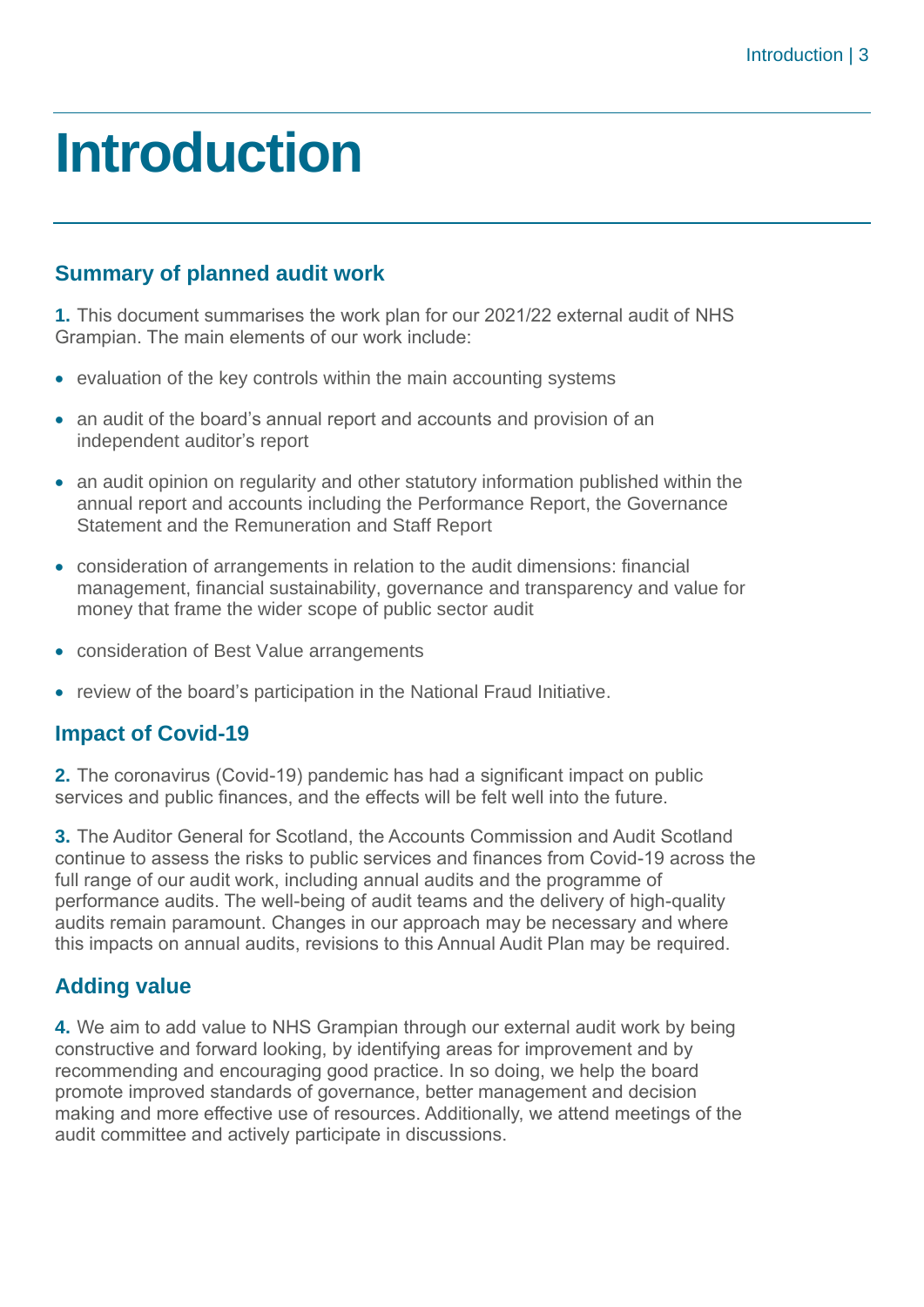# **Respective responsibilities of the auditor and NHS Grampian**

**5.** The [Code of Audit Practice \(2016\)](https://www.audit-scotland.gov.uk/uploads/docs/report/2016/code_audit_practice_16_0.pdf) sets out in detail the respective responsibilities of the auditor and NHS Grampian. Key responsibilities are summarised below.

#### **Auditor responsibilities**

**6.** Our responsibilities as independent auditors are established by the Public Finance and Accountability (Scotland) Act 2000 and the [Code of Audit Practice](https://www.audit-scotland.gov.uk/uploads/docs/report/2016/code_audit_practice_16_0.pdf) (including [supplementary guidance\)](https://www.audit-scotland.gov.uk/uploads/docs/um/code_audit_guidance_16_supp.pdf) and guided by the Financial Reporting Council's Ethical Standard.

**7.** Auditors in the public sector give an independent opinion on the financial statements and other information within the annual report and accounts. We also review and report on the board's arrangements to manage its performance, regularity and use of resources. In doing this, we aim to support improvement and accountability.

#### **NHS Grampian responsibilities**

**8.** NHS Grampian is responsible for maintaining accounting records and preparing financial statements that give a true and fair view.

**9.** The board also has the primary responsibility for ensuring the proper financial stewardship of public funds, compliance with relevant legislation and establishing effective arrangements for governance, propriety and regularity that enable them to deliver their objectives.

# **Managing the transition to 2022/23 audits**

**10.** Public sector audit appointments are usually for five years but were extended to six years due to Covid-19. Financial year 2021/22 is therefore the final year of the current appointment and we will work closely with our successors to ensure a smooth transition.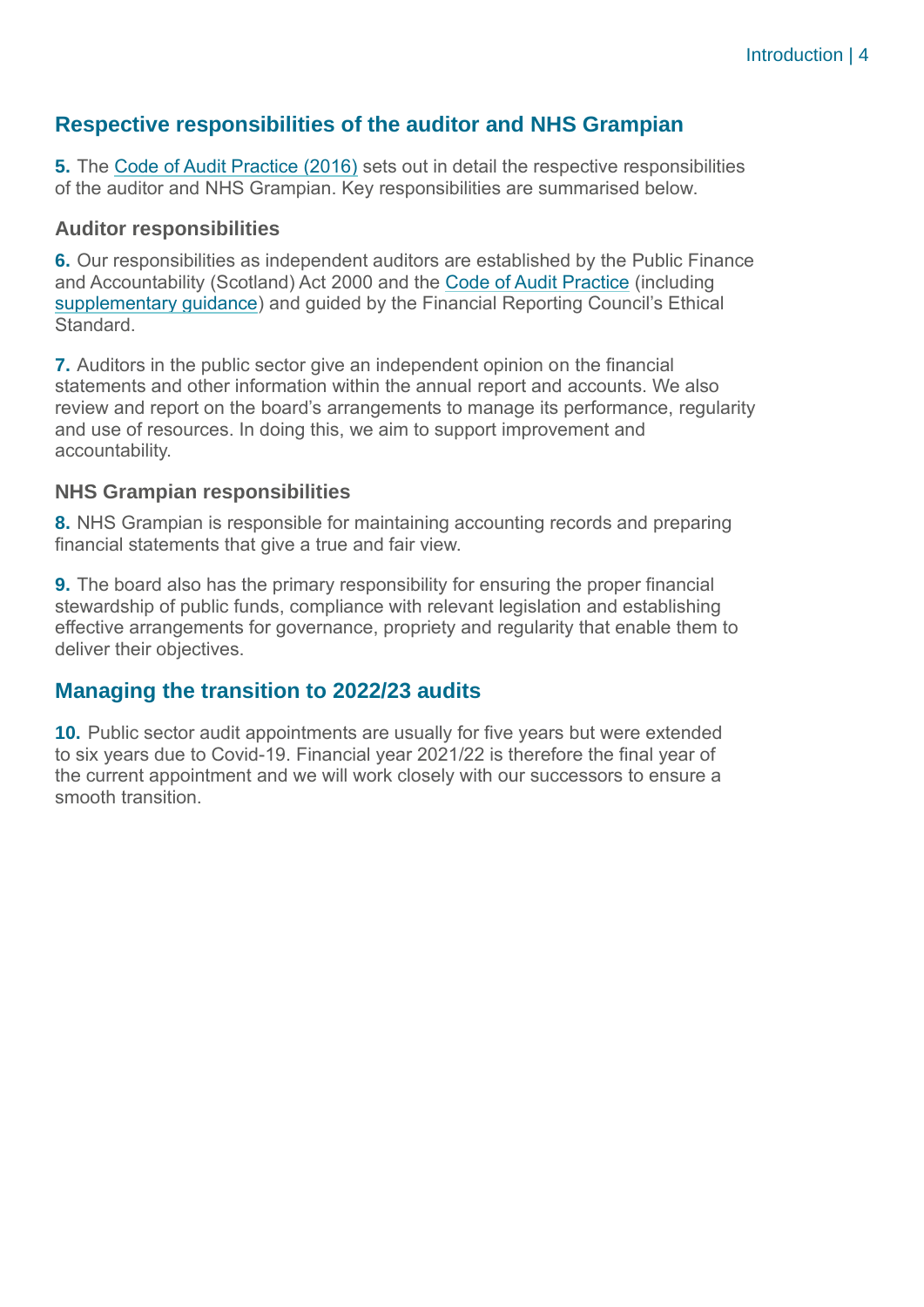# <span id="page-4-0"></span>**Financial statements audit planning**

# **Materiality**

**11.** Materiality is an expression of the relative significance of a matter in the context of the financial statements as a whole. We are required to plan our audit to determine with reasonable confidence whether the financial statements are free from material misstatement. The assessment of what is material is a matter of professional judgement over both the amount and the nature of the misstatement.

#### **Materiality levels for the 2021/22 audit**

**12.** We assess materiality at different levels as described in [Exhibit 1.](#page-4-1) The materiality values for NHS Grampian are set out in [Exhibit 1.](#page-4-1)

### <span id="page-4-1"></span>**Exhibit 1 2021/22 Materiality levels for NHS Grampian**

| <b>Materiality</b>                                                                                                                                                                                                                                                                                                                                                         | <b>Amount</b> |
|----------------------------------------------------------------------------------------------------------------------------------------------------------------------------------------------------------------------------------------------------------------------------------------------------------------------------------------------------------------------------|---------------|
| <b>Planning materiality</b> – This is the figure we calculate to assess the overall impact of<br>audit adjustments on the financial statements. It has been set at 1.5% of gross<br>expenditure for the year ended 31 March 2022 based on the latest forecast outturn<br>for 2021/22.                                                                                      | f22m          |
| <b>Performance materiality</b> – This acts as a trigger point. If the aggregate of errors<br>identified during the financial statements audit exceeds performance materiality, this<br>would indicate that further audit procedures should be considered. Using our<br>professional judgement, we have assessed performance materiality at 60% of<br>planning materiality. | £13m          |
| <b>Reporting threshold (i.e. clearly trivial)</b> – We are required to report to those<br>charged with governance on all unadjusted misstatements more than the 'reporting<br>threshold' amount. This has been calculated at 2% of planning materiality subject to<br>a maximum limit of £250,000.                                                                         | £250,000      |

Source: Audit Scotland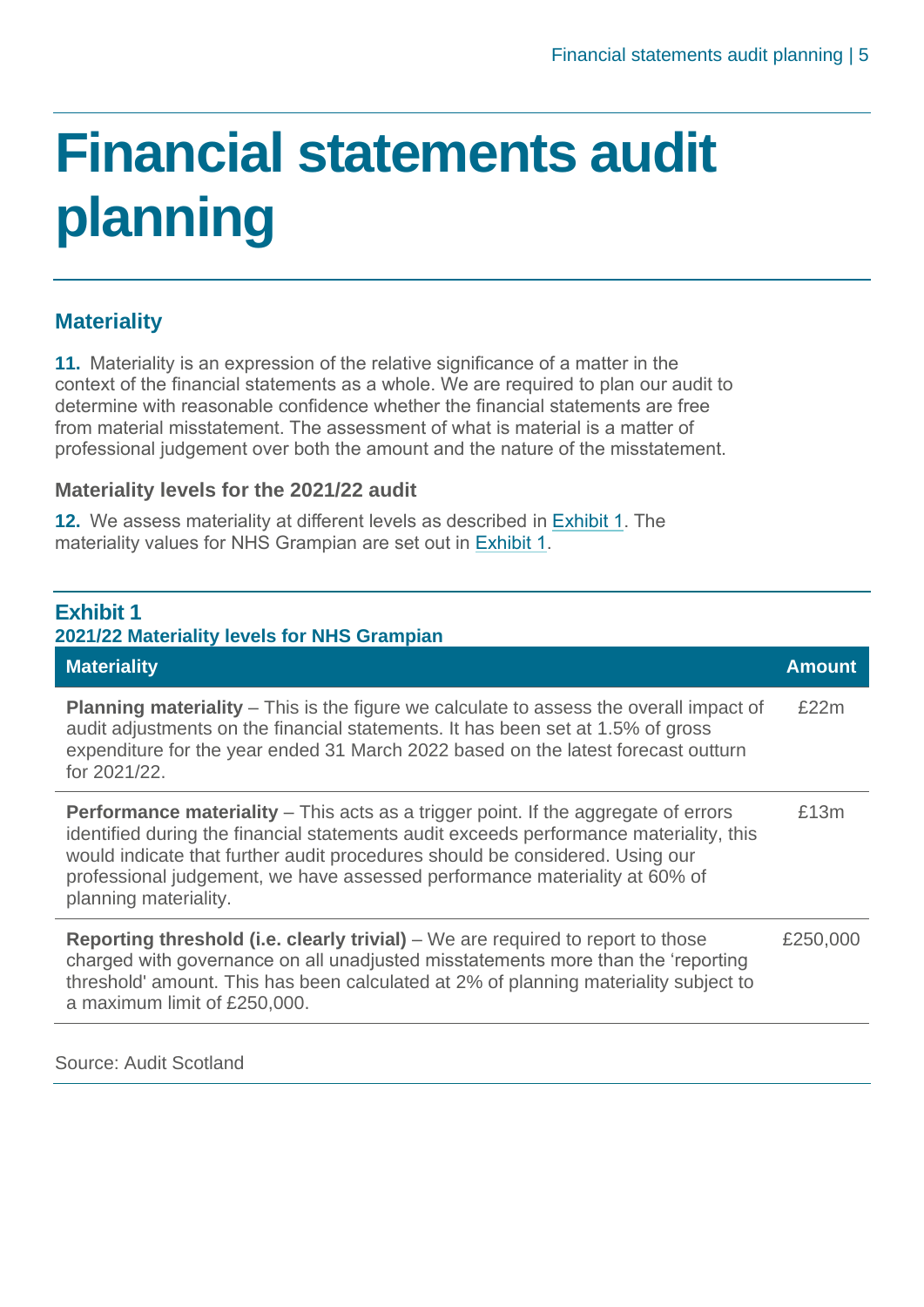# **Significant risks of material misstatement to the financial statements**

**13.** Our risk assessment draws on our cumulative knowledge of NHS Grampian over the audit appointment, its major transaction streams, key systems of internal control and risk management processes. Also, it is informed by our discussions with management, meetings with internal audit, attendance at committees and a review of supporting information.

**14.** Based on our risk assessment process, we identified the following significant risks of material misstatement to the financial statements. These are risks which have the greatest impact on our planned audit procedures. [Exhibit 2](#page-5-0) summarises the nature of the risk, the sources of assurance from management and the further audit procedures we plan to perform to gain assurance over these areas of risk.

#### **2021/22 Significant risks of material misstatement to the financial statements**

<span id="page-5-0"></span>**Exhibit 2**

|    | <b>Significant risk of</b><br>material misstatement                                                                                                                                                                                                                                                         | <b>Sources of assurance</b>                                                                                | <b>Planned audit response</b>                                                                                                                                                                                                                                                                                                                                                                             |
|----|-------------------------------------------------------------------------------------------------------------------------------------------------------------------------------------------------------------------------------------------------------------------------------------------------------------|------------------------------------------------------------------------------------------------------------|-----------------------------------------------------------------------------------------------------------------------------------------------------------------------------------------------------------------------------------------------------------------------------------------------------------------------------------------------------------------------------------------------------------|
| 1. | <b>Risk of material</b><br>misstatement due to<br>fraud caused by the<br>management override of<br>controls<br>As stated in International<br>Standard on Auditing (UK)<br>240, management is in a<br>unique position to<br>perpetrate fraud because<br>of management's ability to<br>override controls that | Owing to the nature of this<br>risk, assurances from<br>management are not<br>applicable in this instance. | • Assess the design and<br>implementation of controls over<br>journal entry processing.<br>• Make inquiries of individuals<br>involved in the financial reporting<br>process about inappropriate or<br>unusual activity relating to the<br>processing of journal entries and<br>other adjustments.<br>• Test journals at the year-end and<br>post-closing entries and focus on<br>significant risk areas. |
|    | otherwise appear to be<br>operating effectively.                                                                                                                                                                                                                                                            | • Consider the need to test journal<br>entries and other adjustments<br>during the period.                 |                                                                                                                                                                                                                                                                                                                                                                                                           |
|    |                                                                                                                                                                                                                                                                                                             |                                                                                                            | • Evaluate significant transactions<br>outside the normal course of<br>business.                                                                                                                                                                                                                                                                                                                          |
|    |                                                                                                                                                                                                                                                                                                             |                                                                                                            | • Assess the adequacy of controls<br>in place for identifying and<br>disclosing related party<br>relationships and transactions in<br>the financial statements.                                                                                                                                                                                                                                           |
|    |                                                                                                                                                                                                                                                                                                             |                                                                                                            | • Assess any changes to the<br>methods and underlying<br>assumptions used to prepare<br>accounting estimates compared<br>to the prior year.                                                                                                                                                                                                                                                               |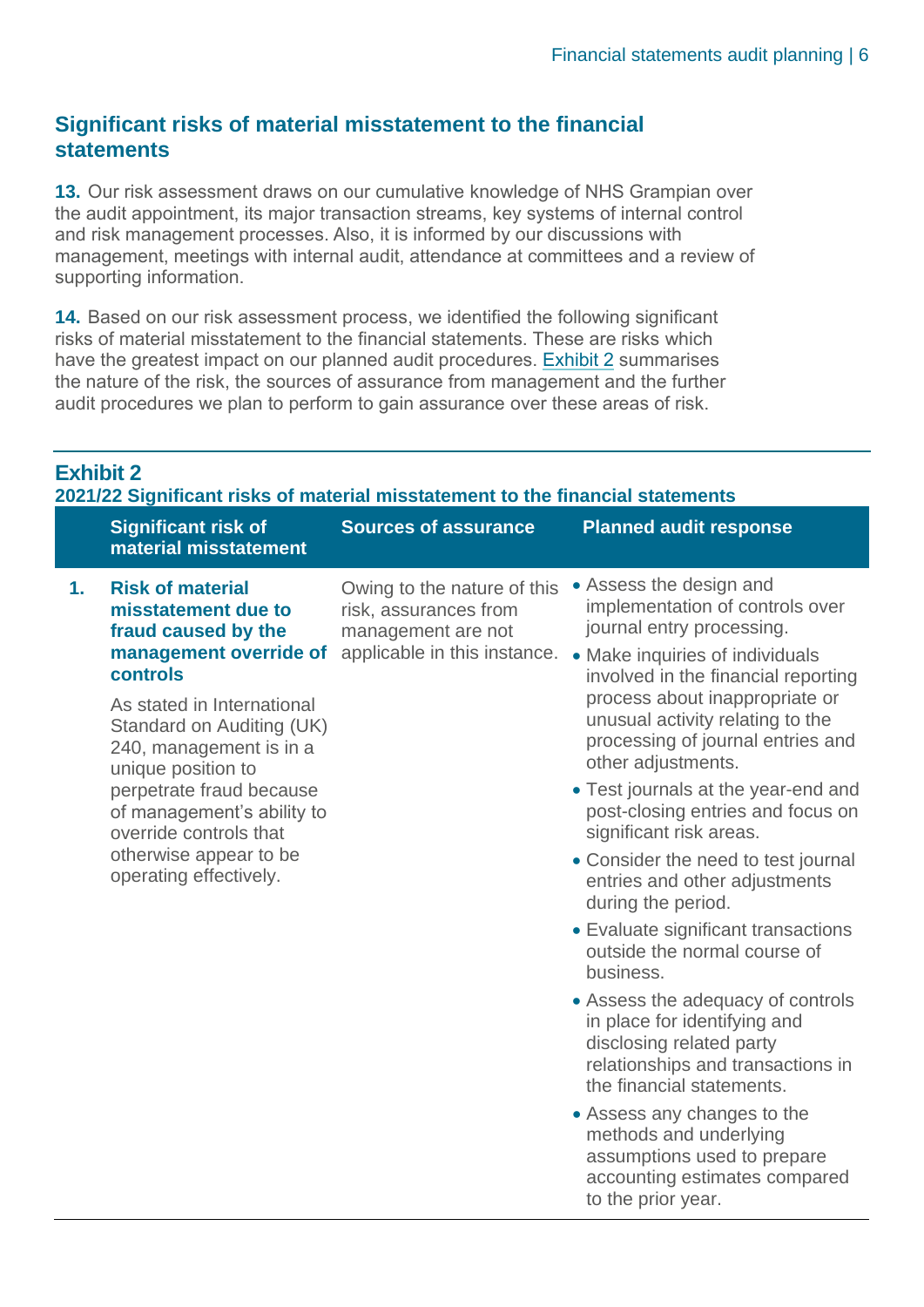| <b>Significant risk of</b><br>material misstatement | <b>Sources of assurance</b> | <b>Planned audit response</b>                                                                                                                               |
|-----------------------------------------------------|-----------------------------|-------------------------------------------------------------------------------------------------------------------------------------------------------------|
|                                                     | $\bullet$                   | Substantive testing of income and<br>expenditure transactions around<br>the year-end to confirm they are<br>accounted for in the correct<br>financial year. |
|                                                     |                             | Focused testing of accounting<br>accruals and prepayments.                                                                                                  |

#### Source: Audit Scotland

**15.** As set out in International Standard on Auditing (UK) 240*: The auditor's responsibilities relating to fraud in an audit of financial statements*, there is a presumed risk of fraud over the recognition of revenue in every organisation. There is a risk that revenue may be misstated resulting in a material misstatement in the financial statements. We have rebutted this risk for NHS Grampian because the majority of income comes from the Scottish Government and other NHS Scotland bodies which can be confirmed with correspondence, third party confirmations and/or reconciliations.

**16.** In line with Practice Note 10: *Audit of financial statements and regularity of public sector bodies in the United Kingdom*, as most public sector bodies are net spending bodies, the risk of material misstatement due to fraud related to expenditure recognition may in some cases be greater than the risk relating to revenue recognition. We have also rebutted this risk in respect of NHS Grampian because there are limited opportunities to manipulate the way expenditure is incurred. A significant level of expenditure is verifiable in total terms by third party confirmation. Although there is a material residual balance, it is made up of a high volume of low value transactions. As a result they are unlikely to result in a material misstatement in the financial statements.

**17.** While we undertake standard audit procedures in respect of the board's income and expenditure, our rebuttal of the auditing standard's presumed risk of fraud means that it has not been necessary to incorporate additional specific work into our audit plan in these areas.

#### **Other areas of audit focus**

**18.** As part of our consideration of audit risk, we have identified other areas of audit interest. Based on our assessment of the likelihood and magnitude of the risk, we do not consider these areas to represent significant risks but there are potential risks of material misstatement to the financial statements. We therefore intend to keep these areas under review as our audit progresses. If our assessment of risk changes, we will communicate this to management and those charged with governance and revise our planned audit approach accordingly.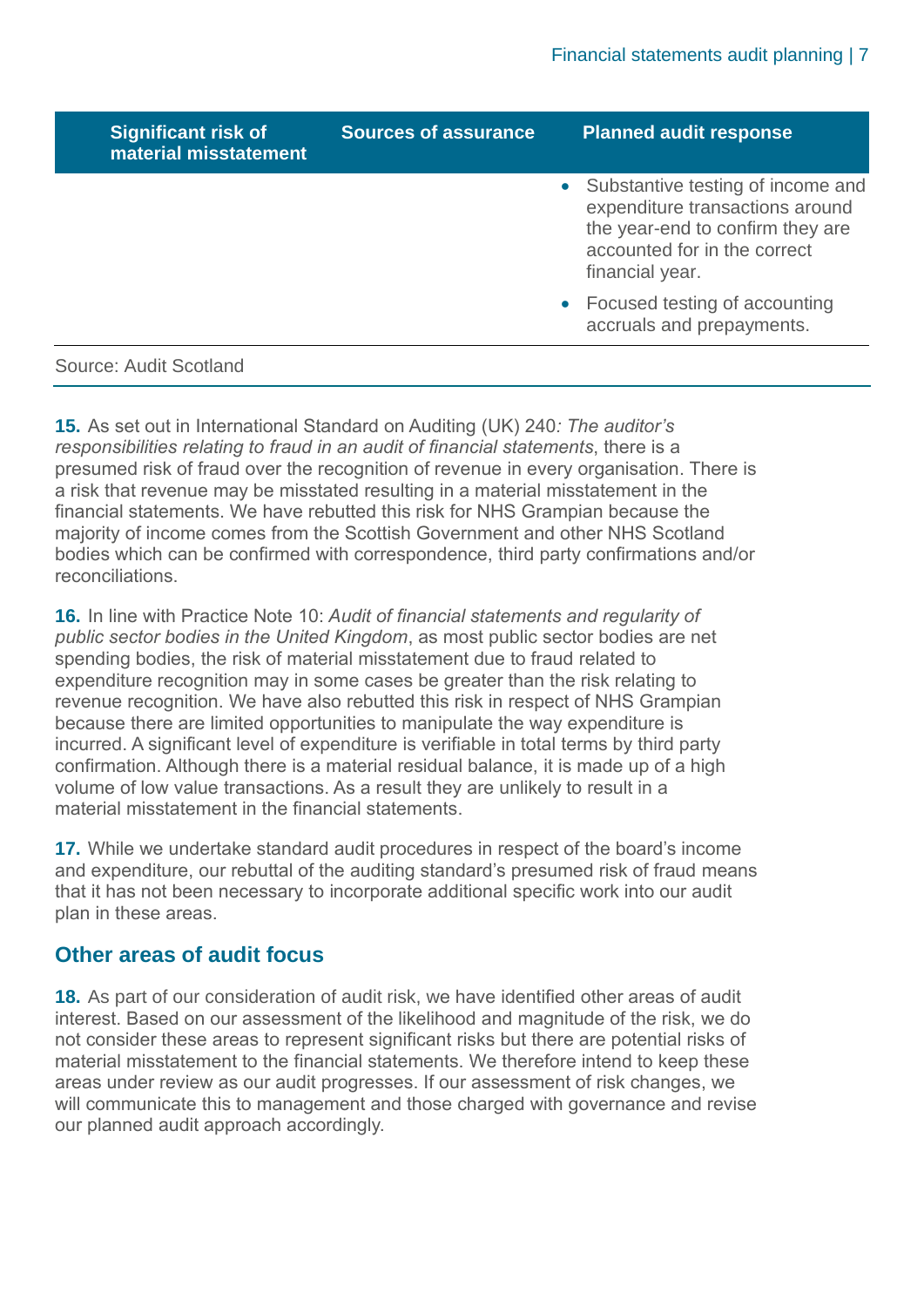**19.** The areas of specific audit focus are:

- **Payments to primary care contractors:** This is a material and complex account area with payments totalling around £250m each year. Improvements have been made by NHS National Services Scotland (NSS) in response to the service auditor's qualified audit opinions in previous years. There is ongoing uncertainty however with regard to this year's opinions and whether NHS NSS will be providing additional assurance on Covid funding in respect of services which continued to have an element of protection in 2021/22.
- **Estimates and judgments:** Valuation of the board's land and buildings and estimates of clinical negligence claims are both material areas and involve a significant degree of subjectivity which represents an increased risk of misstatement in the financial statements. In both cases, we will place reliance on the work of experts – the District Valuer in respect of the assumptions used to revalue the estate and NHS Scotland Central Legal Office for the professional judgement it applies in providing estimates for the clinical and medical negligence claims.

With regard to a board's property, auditors routinely consider the risk that the carrying value does not reflect current value particularly if there are assets which are not subject to regular valuation. NHS Grampian's standard practice is to undertake an annual revaluation of its entire estate. We do not therefore consider this an area of significant risk. We will however review the valuer's work to ensure the same approach has been adopted this year.

- **Reconciliation of IJB transactions:** Transactions between the board and the three IJBs have always been material amounts but they have increased significantly due to the impact of Covid-19. In the previous year, the board experienced a delay in agreeing year end balances and reconciliations with IJBs which created some uncertainty and delay in concluding the board's audit. We recommended improvements and are seeking clearer audit trails this year.
- **Change in pharmacy system**: Changes to systems and processes come with a risk that design and operation of controls may be ineffective leaving the board susceptible to errors and/or fraud. A new pharmacy system was implemented in November 2021, this is one of the board's critical financial systems.

#### **Group accounts**

**20.** As group auditors, we are required under International Standard on Auditing (UK) 600: *Audits of group financial statements* to obtain sufficient appropriate audit evidence on which to base our audit opinion on the group financial statements.

**21.** NHS Grampian has group components which comprise Grampian Health Board Endowment Funds and the three IJBs (Aberdeen City, Aberdeenshire and Moray). In order to provide our audit opinion on the group accounts, our audit evidence in relation to the financial information of the components will include placing reliance on the work of the investment managers for the endowment funds and reviewing the year end reconciliations of transactions with the IJBs.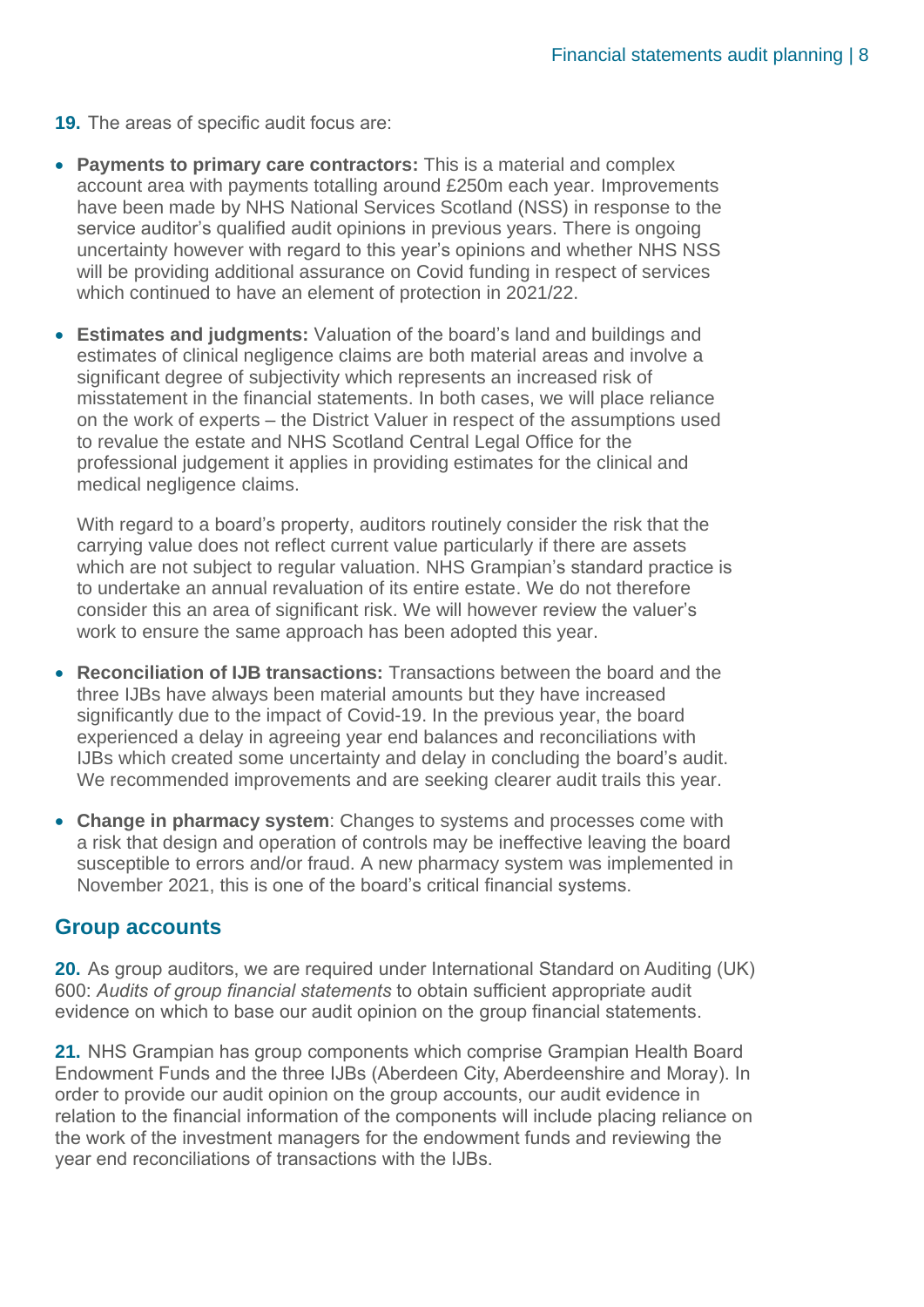# **Service auditor assurances for shared systems and functions**

**22.** In order to provide efficiencies and minimise duplication of effort, we will draw assurances from service auditor reports for the following national shared systems and functions:

- Practitioner Services Division (host NHS National Services Scotland and service auditor currently KPMG)
- National IT Services Contract (host NHS National Services Scotland and service auditor currently KPMG)
- National Single Instance (NSI) financial ledger (host NHS Ayrshire and Arran and service auditor currently BDO UK LLP)
- NHS payroll system (NHS Tayside host. While there is no formal service auditor arrangement for payroll, assurances on the system are provided by NHS Tayside's internal auditor.)

#### **Audit risk assessment process**

**23.** Audit risk assessment is an iterative and dynamic process. Our assessment of risks as set out in this plan may change as more information and evidence becomes available during the progress of the audit. Where such changes occur, we will advise management and where relevant, report them to the audit committee as the party charged with governance.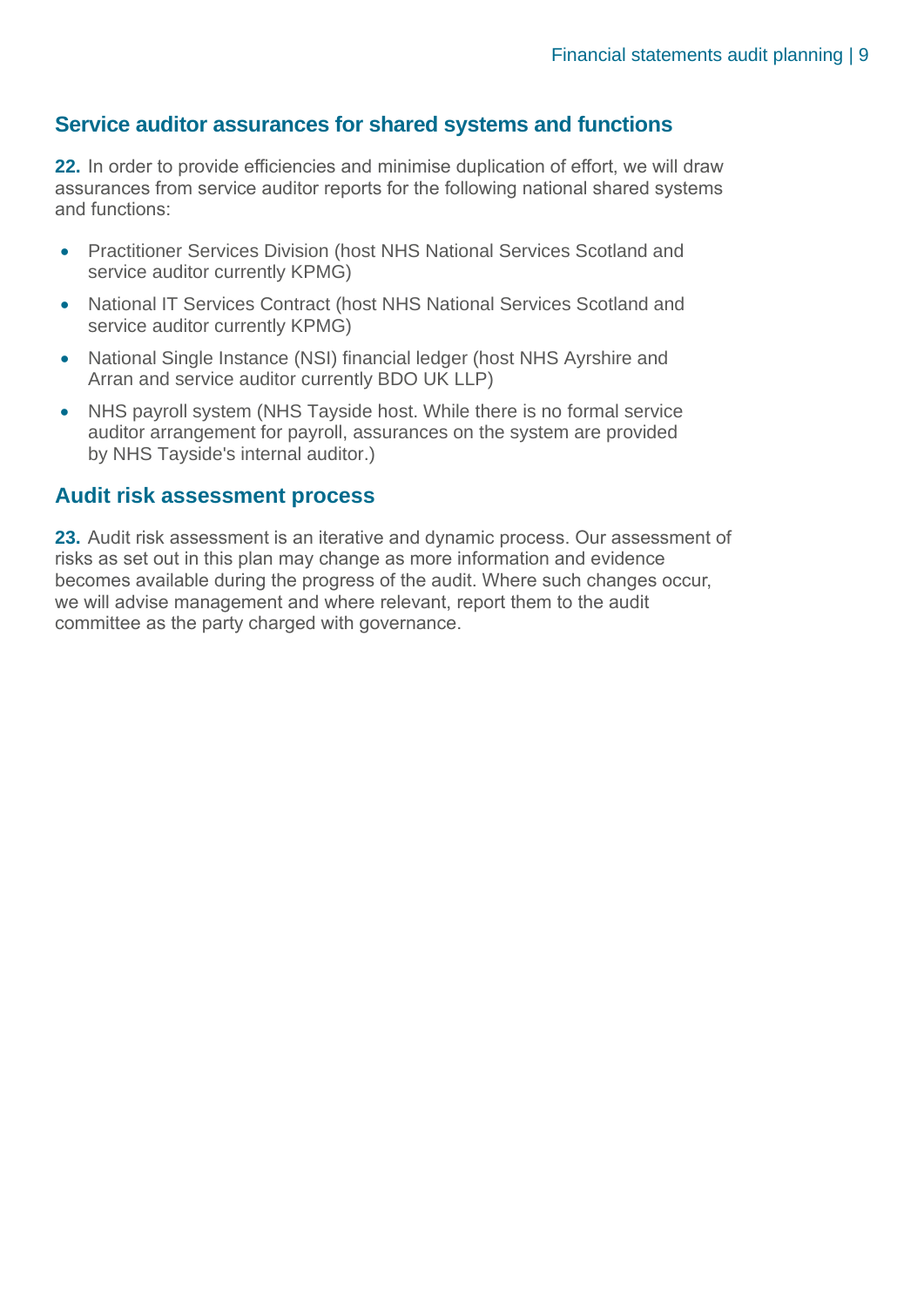# <span id="page-9-0"></span>**Audit dimensions and Best Value**

# **Introduction**

**24.** The Code of [Audit Practice](https://www.audit-scotland.gov.uk/uploads/docs/report/2016/code_audit_practice_16_0.pdf) (the Code) sets out the four dimensions that frame the wider scope of public sector audit. The Code requires auditors to consider the adequacy of the arrangements in place for the audit dimensions in audited bodies.

# **Audit dimensions**

**25.** The four dimensions that frame our audit work are shown in [Exhibit 4.](#page-9-1)

<span id="page-9-1"></span>

#### Source: Code of Audit Practice

**26.** In summary, the four dimensions cover the following:

- **Financial management** financial management is concerned with financial capacity, sound budgetary processes and whether the control environment and internal controls are operating effectively.
- **Financial sustainability** as auditors, we consider the appropriateness of the use of the going concern basis of accounting as part of the annual audit. We will also comment on financial sustainability in the longer term. We define this as medium term (two to five years) and longer term (longer than five years).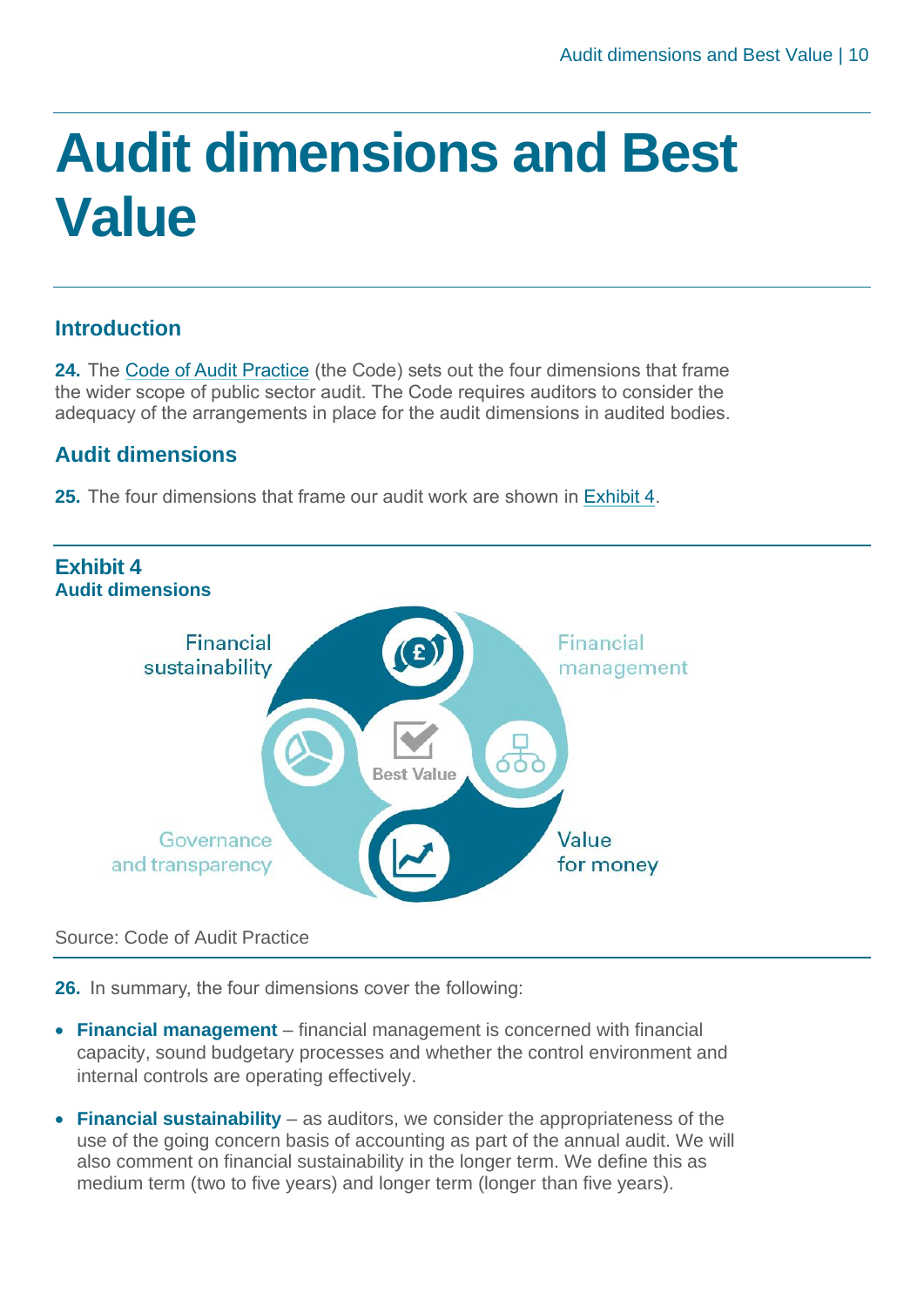- **Governance and transparency** governance and transparency are concerned with the effectiveness of scrutiny and governance arrangements, leadership, and decision-making and transparent reporting of financial and performance information.
- **Value for money** value for money refers to using resources effectively and continually improving services.

# **Duty of Best Value**

**27.** [Ministerial Guidance to Accountable Officers](https://www.gov.scot/publications/best-value-public-services-guidance-accountable-officers/) for public bodies and the [Scottish](https://www.gov.scot/publications/scottish-public-finance-manual/background-and-applicability/background-and-applicability/)  [Public Finance Manual](https://www.gov.scot/publications/scottish-public-finance-manual/background-and-applicability/background-and-applicability/) (SPFM) explain that accountable officers have a specific responsibility to ensure that arrangements have been made to secure Best Value. We will undertake a high-level review to confirm that such arrangements continue to operate within NHS Grampian.

# **Audit dimension risks**

**28.** We have identified audit dimension risks in [Exhibit 6.](#page-10-0) This exhibit sets out the risks, sources of assurance from management arrangements and the further audit procedures we plan to perform to gain assurances over the risks.

<span id="page-10-0"></span>

| <b>Exhibit 6</b><br>2021/22 Audit dimension risks                                                                                                                                                                                                                                                                                                         |                                                                                                                                                                                                                                                                                                                                                                                                                 |  |  |
|-----------------------------------------------------------------------------------------------------------------------------------------------------------------------------------------------------------------------------------------------------------------------------------------------------------------------------------------------------------|-----------------------------------------------------------------------------------------------------------------------------------------------------------------------------------------------------------------------------------------------------------------------------------------------------------------------------------------------------------------------------------------------------------------|--|--|
| <b>Sources of assurance</b>                                                                                                                                                                                                                                                                                                                               | <b>Planned audit response</b>                                                                                                                                                                                                                                                                                                                                                                                   |  |  |
| A five year medium term<br>$\bullet$<br>financial plan has been<br>drafted and will be aligned<br>to the board's new strategy.<br>A five year capital plan is in $\bullet$<br>$\bullet$<br>place and is updated<br>annually.<br>A budget setting group has<br>$\bullet$<br>been established to<br>oversee the development of<br>the 2022/23 finance plan. | • Review finance reports<br>considered by the<br>Leadership Team,<br><b>Committee and Board</b><br>Review minutes of<br>meetings where<br>Finance position has<br>been discussed<br>Review financial plan<br>$\bullet$<br>for 2022/23 and assess<br>board's progress in<br>developing longer-term<br>financial plans<br>Discuss with senior<br>officers the board's<br>plans to address<br>financial pressures. |  |  |
| For the second year, the Scottish                                                                                                                                                                                                                                                                                                                         | payments for junior medical staff.<br>Government is providing revenue                                                                                                                                                                                                                                                                                                                                           |  |  |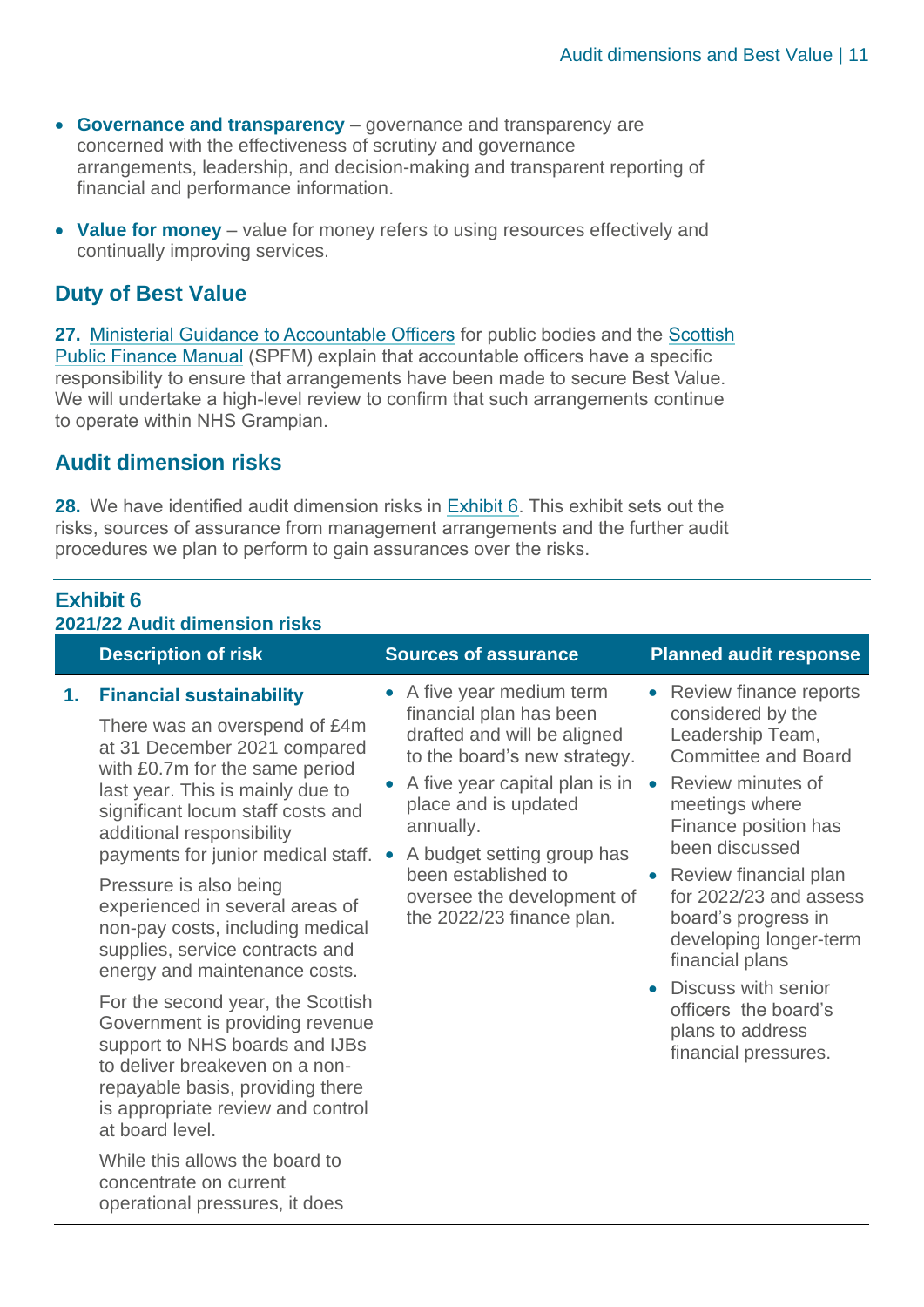|   | <b>Description of risk</b>                                                                                                                                                                                                                                                                                                                                                                                                                  | <b>Sources of assurance</b>                                                                                                                                                                                                                                                                                                                                                   | <b>Planned audit response</b>                                                                                                                                                                                                                                                                                                         |
|---|---------------------------------------------------------------------------------------------------------------------------------------------------------------------------------------------------------------------------------------------------------------------------------------------------------------------------------------------------------------------------------------------------------------------------------------------|-------------------------------------------------------------------------------------------------------------------------------------------------------------------------------------------------------------------------------------------------------------------------------------------------------------------------------------------------------------------------------|---------------------------------------------------------------------------------------------------------------------------------------------------------------------------------------------------------------------------------------------------------------------------------------------------------------------------------------|
|   | not help with long-term<br>sustainability. Underlying cost<br>pressures still exist, more<br>resources (funding and staff) are<br>required to address increasing<br>backlogs, and there are growing<br>financial challenges as a result of<br>rising inflation and energy costs.                                                                                                                                                            |                                                                                                                                                                                                                                                                                                                                                                               |                                                                                                                                                                                                                                                                                                                                       |
|   | Capital projects such as the<br><b>Baird and Anchor Hospitals also</b><br>add to the board's financial<br>challenges. Such projects are<br>experiencing increased costs<br>and delays due to supply<br>shortages and increasing costs<br>post-Brexit.                                                                                                                                                                                       | A review of programme and<br>cost is being undertaken by<br>the Senior Responsible<br>Officer for the Baird and<br><b>ANCHOR</b> project.<br>Regular reports are provided<br>to the Project Board,<br><b>Performance Governance</b><br>Committee and NHS Board.                                                                                                               | • Review of project finance<br>reports and discussion<br>with officers.                                                                                                                                                                                                                                                               |
| 2 | <b>Performance against waiting</b><br>time standards<br>The resurgence of Covid-19 due<br>to Omicron and the associated<br>impact on the workforce have put<br>significant pressures on services.<br>The board is facing significant<br>operational challenges with<br>performance against some<br>waiting time targets continuing to<br>deteriorate.                                                                                       | A weekly health system<br>pressure report is circulated<br>widely across NHS<br>Grampian and is reviewed at<br>each Chief Executive Team<br>meeting and the recently<br>established weekly decision<br>making group.<br>Detailed performance reports<br>are presented for<br>consideration at each<br><b>Performance Governance</b><br><b>Committee and Board</b><br>meeting. | • We will review<br>performance reports<br>presented to the<br>Performance<br><b>Governance Committee</b><br>and the Board.<br>• We will review<br><b>Remobilisation Plan</b><br>progress reports.<br>• We will compare how<br><b>NHS Grampian is</b><br>performing against the<br>waiting time standards<br>and similar size boards. |
| 3 | <b>Leadership capacity</b><br>$\bullet$<br>The Director of Finance will<br>leave the organisation in March<br>2022. He takes a significant<br>amount of sector and local<br>expertise with him and his<br>departure will result in reduced<br>leadership capacity until a new<br>appointment is made and in post.<br>An interim arrangement is due to<br>be implemented in April and<br>recruitment plans are currently<br>being developed. | Interim arrangements have<br>been agreed for the Director<br>of Finance role and will<br>utilise the significant<br>experience that is retained<br>within the senior finance<br>team.<br>The non-finance duties of the<br>existing Director of Finance<br>have all been re-allocated<br>and will not form part of the<br>duties of the new Director of<br>Finance.            | • Discussions with<br>management.                                                                                                                                                                                                                                                                                                     |

Source: Audit Scotland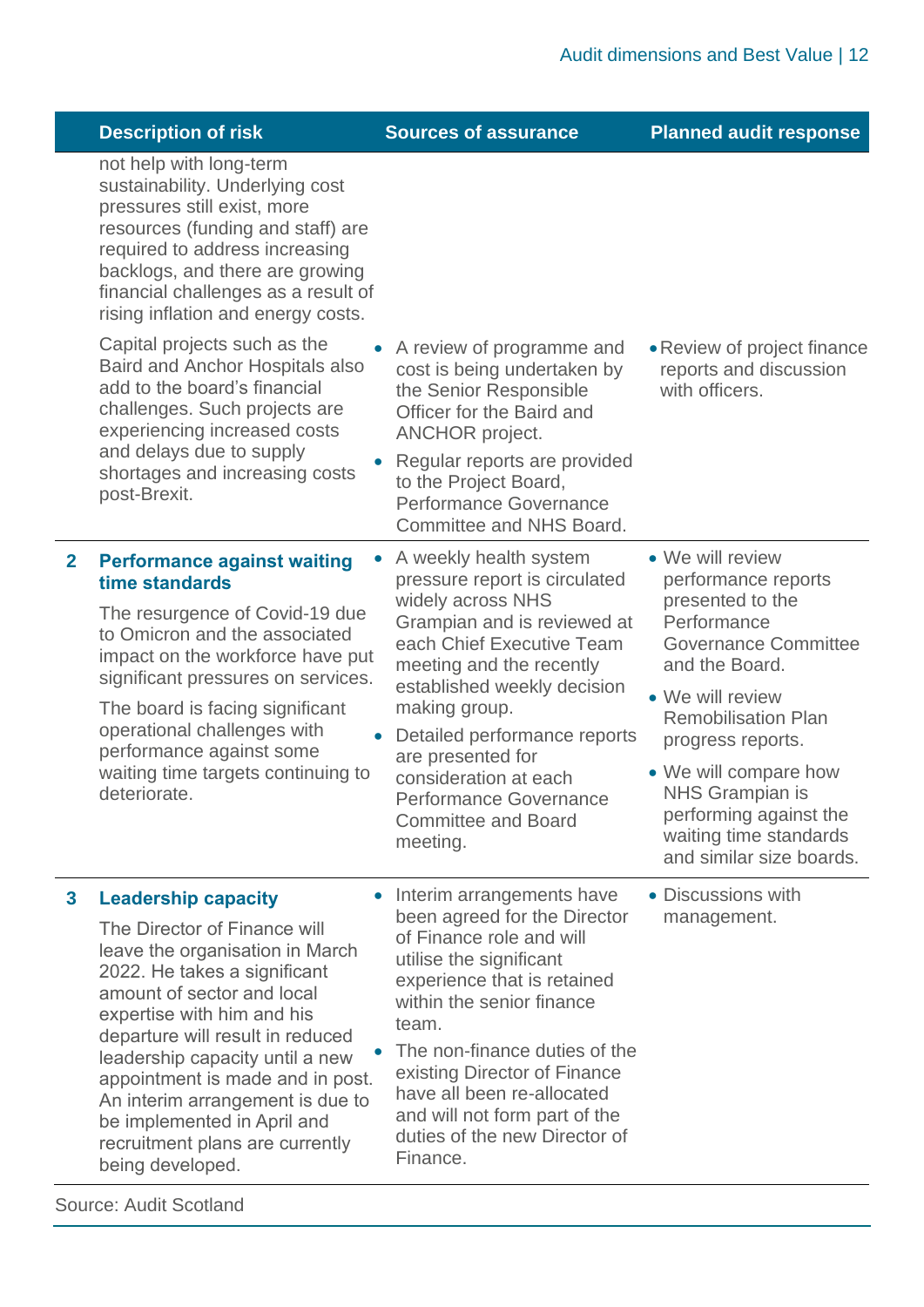# <span id="page-12-0"></span>**Reporting arrangements, timetable, and audit fee**

# **Reporting arrangements**

**29.** Audit reporting is the visible output for the annual audit. The Annual Audit Plan, the outputs detailed in [Exhibit 7,](#page-12-1) and any other outputs on matters of public interest will be published on our website: [www.audit-scotland.gov.uk.](http://www.audit-scotland.gov.uk./)

**30.** Matters arising from our audit will be reported on a timely basis and will include agreed action plans. Draft management reports will be issued to the relevant officers to confirm factual accuracy.

**31.** We will provide an independent auditor's report to NHS Grampian, the Scottish Parliament and the Auditor General setting out our opinions on the annual report and accounts. We will also provide the board and the Auditor General with an annual report on the audit containing judgements and recommendations on significant matters arising from the audit.

**32.** [Exhibit 7](#page-12-1) outlines the target dates for our audit outputs. We aim to issue the independent auditor's report by 31 July 2022 (tbc). There is an appetite to conclude the 2021/22 audit earlier than the previous year as explained at paragraph 33. This will be challenging due to audit resourcing pressures and ongoing demands caused by Covid-19.

#### <span id="page-12-1"></span>**Exhibit 7 2021/22 Audit outputs**

| <b>Audit Output</b>                 | <b>Target date</b> | <b>Audit Committee Date</b> |
|-------------------------------------|--------------------|-----------------------------|
| <b>Annual Audit Plan</b>            | By 31 March 2022   | 22 March 2022               |
| <b>Management Report</b>            | By 30 June 2022    | 21 June 2022                |
| <b>Independent Auditor's Report</b> | By 31 July 2022    | 2 August 2022 (tbc)         |
| <b>Annual Audit Report</b>          | By 31 July 2022    | 2 August 2022 (tbc)         |
|                                     |                    |                             |

Source: Audit Scotland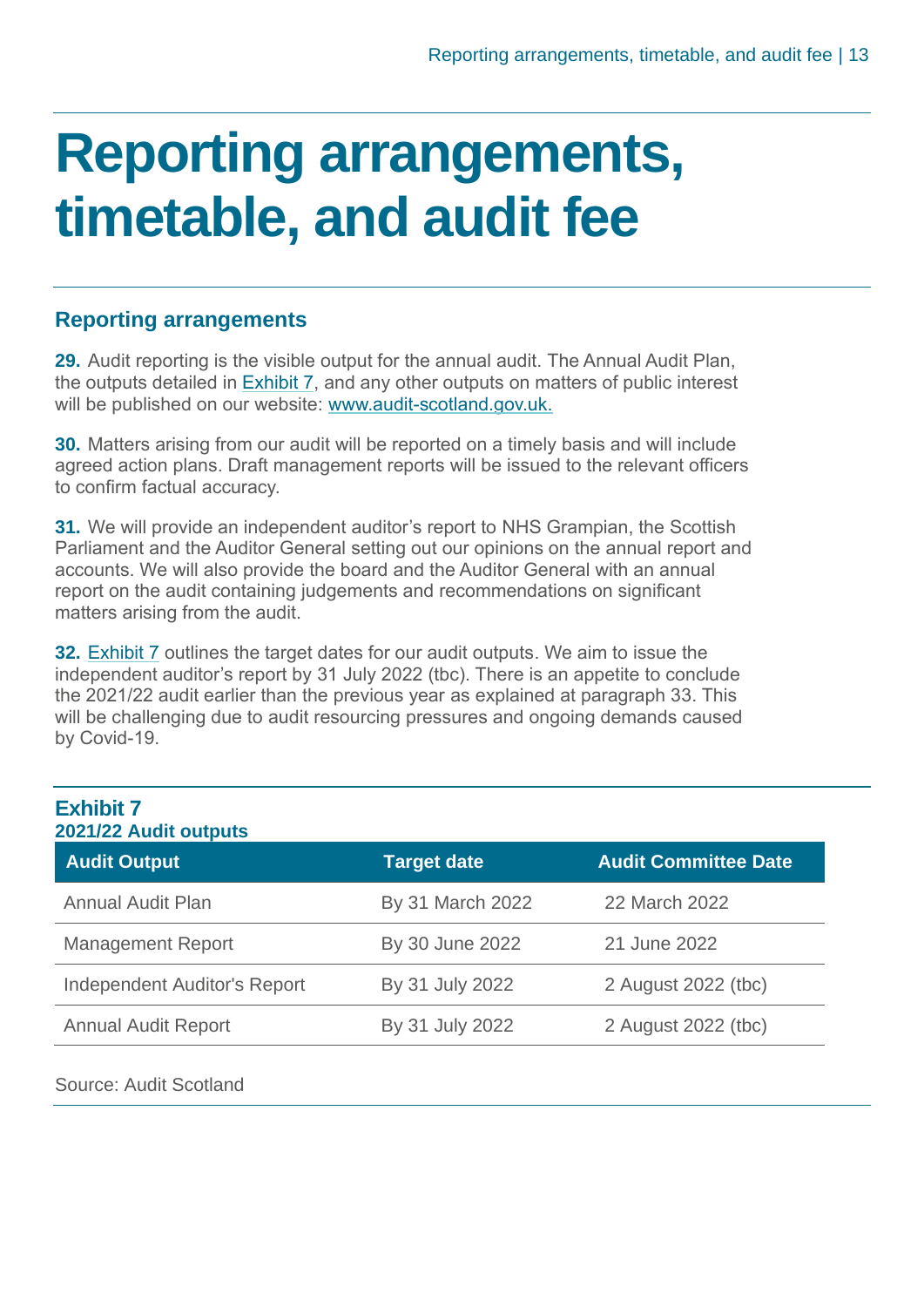# **Timetable**

**33.** Covid-19 has had a considerable impact on the conduct and timeliness of the audit. We recognise that it is in the best interests of public accountability to return the reporting of audited accounts to pre-pandemic timelines. To this end, 2021/22 is a transition year with the reporting deadline brought forward by one month relative to the two prior years. We are identifying ways to work more efficiently to expedite the 2021/22 audits whilst at the same time maintaining high standards of quality.

**34.** We have included a proposed timetable for the audit at [Exhibit 8](#page-13-0) that has been discussed with the Director of Finance and his team. We will continue to work in close partnership with the finance team over the course of the audit with clarity over timescales and the requirement for high quality unaudited accounts and supporting working papers.

### <span id="page-13-0"></span>**Exhibit 8**

**Proposed annual report and accounts timetable**

| $\bigotimes$ Key stage                                                                                                                | LI Provisional Date |
|---------------------------------------------------------------------------------------------------------------------------------------|---------------------|
| Latest submission date for the receipt of the unaudited annual report<br>and accounts with complete working papers package.           | 16 May 2022         |
| Latest date for final clearance meeting with the Director of Finance                                                                  | 20 July 2022        |
| Agreement of audited and unsigned annual report and accounts                                                                          | 27 July 2022        |
| Issue of Annual Audit Report, letter of representation and proposed<br>Independent Auditor's Report to those charged with governance. | 27 July 2022        |
| Signed Independent Auditor's Report                                                                                                   | 4 August 2022(tbc)  |
| Latest date for signing of SG Consolidation return                                                                                    | 31 August 2022      |
| Source: Audit Scotland                                                                                                                |                     |

# **Audit fee**

**35.** The proposed audit fee for the 2021/22 audit of NHS Grampian is £201,300 (2020/21: £197,430). In determining the audit fee, we have taken account of audit risks, planned management assurances in place and the level of assurance we are taking from the work of internal audit.

**36.** Where our audit cannot proceed as planned through, for example, late receipt of unaudited annual report and accounts or the absence of adequate supporting working papers, a supplementary fee may be levied. An additional fee may also be required in relation to any work or other significant exercises outwith our planned audit activity.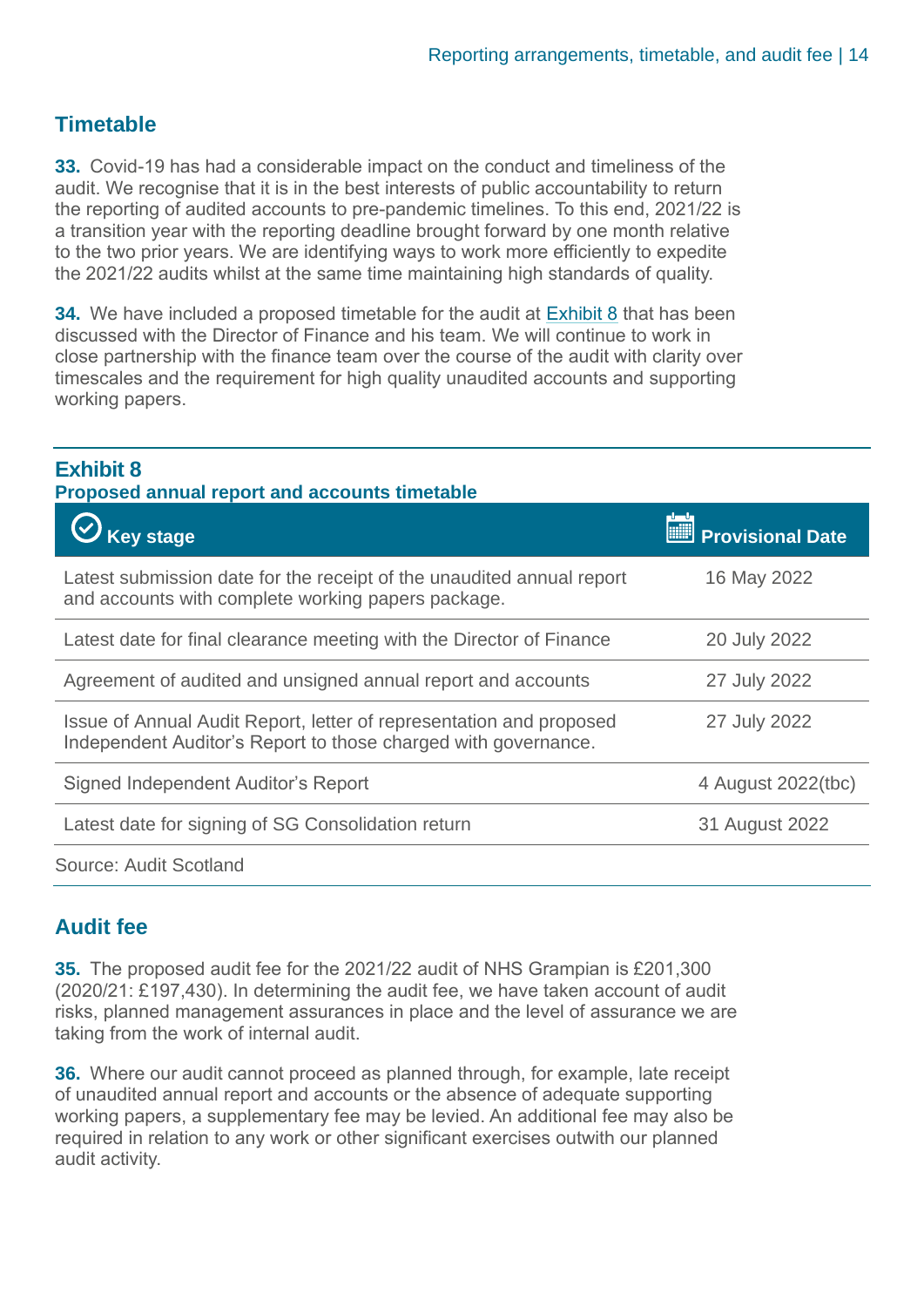# <span id="page-14-0"></span>**Other matters**

# **Internal audit**

**37.** International standards on Auditing (UK) 610: *Using the work of internal audit r*equires us to:

- consider the activities of internal audit and their effect on external audit procedures
- obtain an understanding of internal audit activities to inform our planning and develop an effective audit approach that minimises duplication of effort
- perform a preliminary assessment of the internal audit function when there is scope for relying on internal audit work which is relevant to our financial statements' responsibilities
- evaluate and test the work of internal audit, where use is made of that work for our financial statements responsibilities to confirm its adequacy for our purposes.

**38.** We intend to use the work of internal audit to support our wider dimension audit responsibilities and in considering the board's annual Governance Statement. In respect of our financial statements' responsibilities, we will use internal audit's work on financial controls, in particular payroll starters and leavers.

# **Independence and objectivity**

**39.** Auditors appointed by the Auditor General must comply with the [Code of Audit](https://www.audit-scotland.gov.uk/uploads/docs/report/2016/code_audit_practice_16_0.pdf)  [Practice](https://www.audit-scotland.gov.uk/uploads/docs/report/2016/code_audit_practice_16_0.pdf) and relevant supporting guidance. When auditing the financial statements, auditors must also comply with professional standards issued by the Financial Reporting Council and those of the professional accountancy bodies. These standards impose stringent rules to ensure the independence and objectivity of auditors. Audit Scotland has robust arrangements in place to ensure compliance with these standards including an annual *'fit and proper*' declaration for all members of staff. The arrangements are overseen by the Director of Audit Services who serves as Audit Scotland's Ethics Partner.

**40.** The engagement lead (i.e. appointed auditor) for NHS Grampian is Gillian Woolman, Audit Director. Auditing and ethical standards require the appointed auditor to communicate any relationships that may affect the independence and objectivity of audit staff. We are not aware of any such relationships pertaining to the audit of NHS Grampian.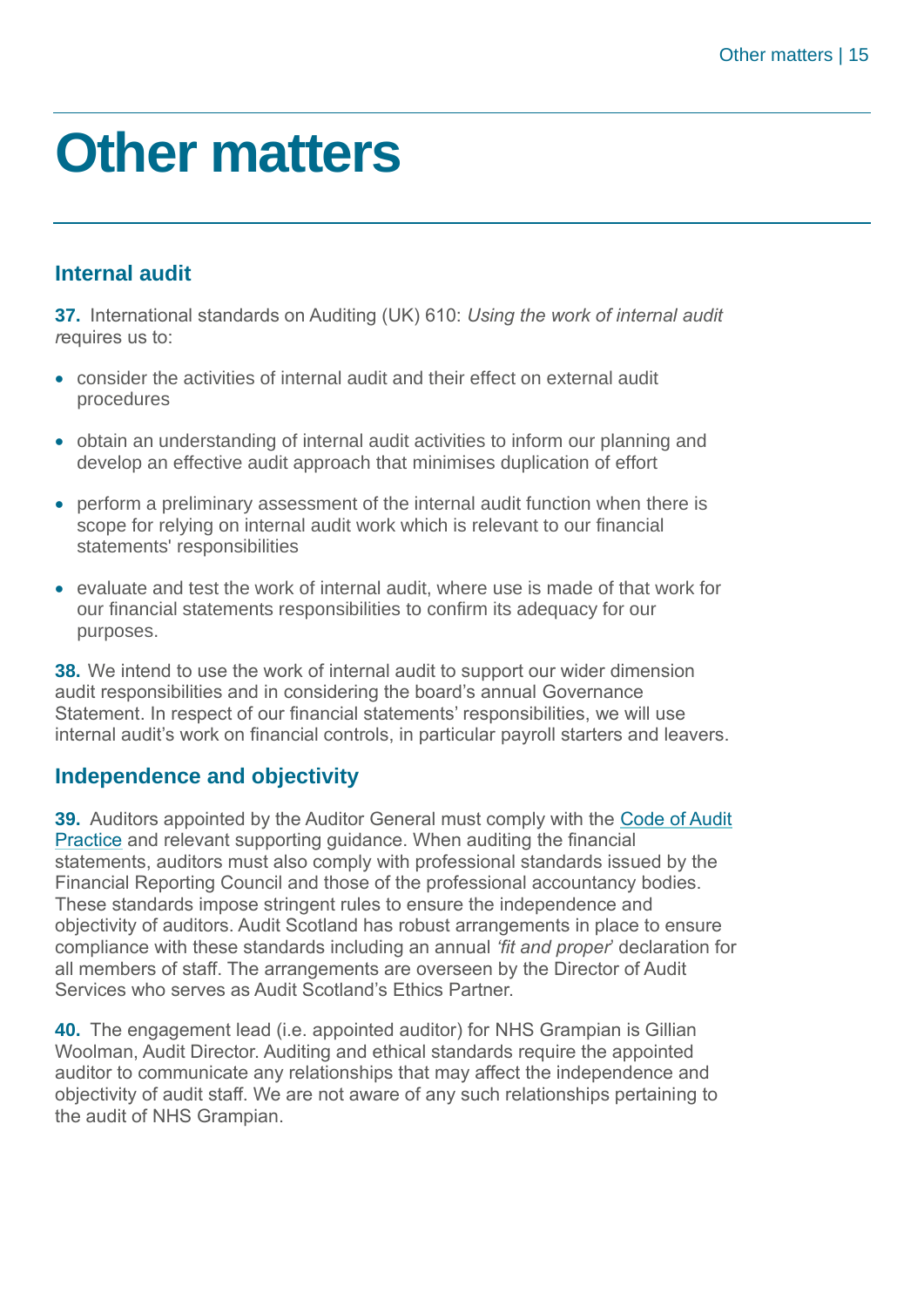### **Quality control**

**41.** International Standard on Quality Control (UK) 1 (ISQC1) requires a system of quality control to be established, as part of financial audit procedures, to provide reasonable assurance that professional standards and regulatory and legal requirements are being complied with and that the independent auditor's report or opinion is appropriate in the circumstances.

**42.** The foundation of our quality framework is our Audit Guide, which incorporates the application of professional auditing, quality and ethical standards and the Code of Audit Practice (and supporting guidance) issued by Audit Scotland and approved by the Auditor General. To ensure that we achieve the required quality standards, Audit Scotland conducts peer reviews and internal quality reviews. Additionally, the Institute of Chartered Accountants of Scotland (ICAS) have been commissioned to carry out external quality reviews.

**43.** As part of our commitment to quality and continuous improvement, Audit Scotland will periodically seek your views on the quality of our service provision. We welcome feedback at any time, and this may be directed to the engagement lead.